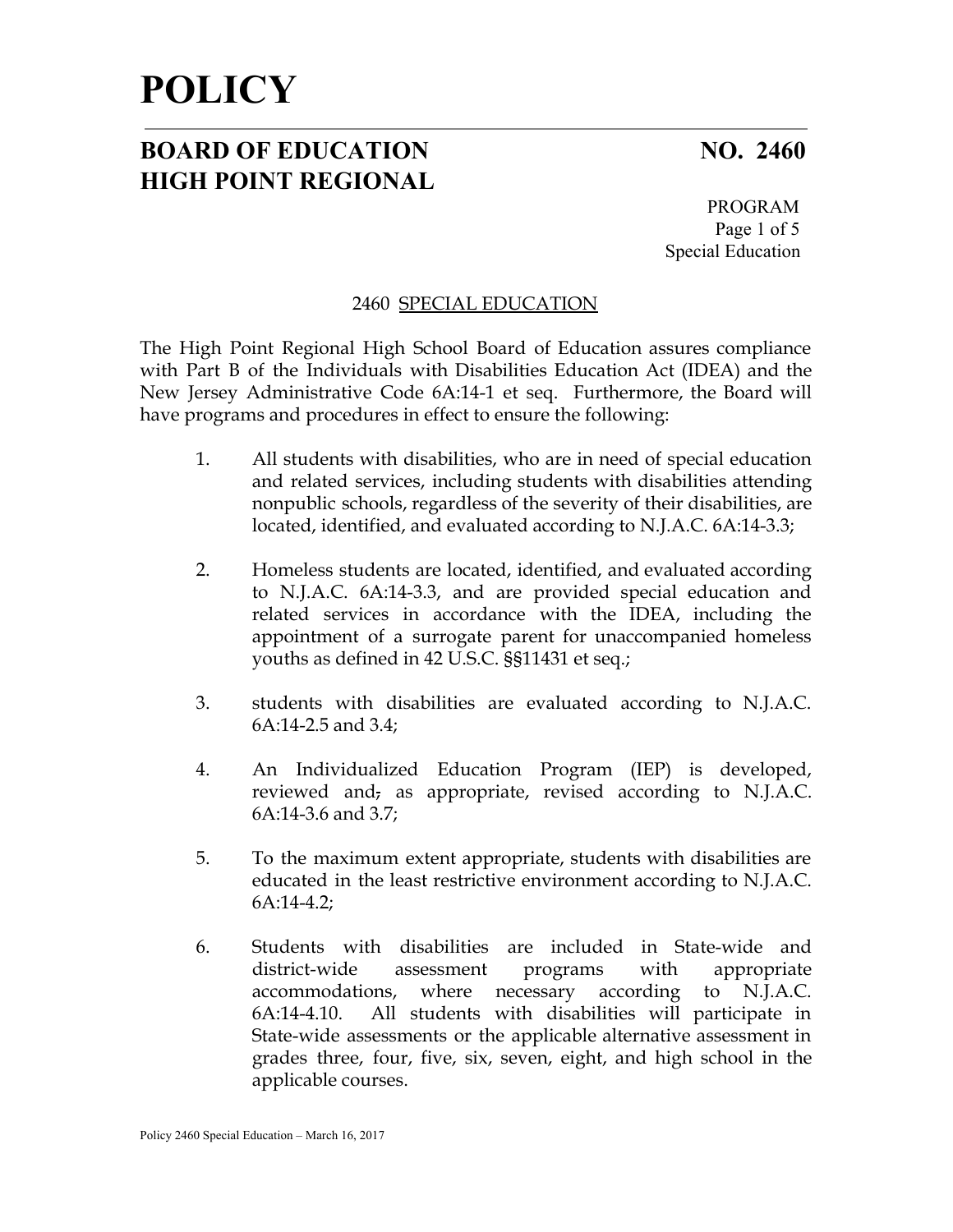## **BOARD OF EDUCATION NO. 2460 HIGH POINT REGIONAL**

PROGRAM Page 2 of 5 Special Education

- 7. Students with disabilities are afforded procedural safeguards required by N.J.A.C. 6A:14-2**.**1 et seq., including appointment of a surrogate parent a set forth in N.J.A.C. 6A:14-2.2 and Policy 2467, when appropriate.
- 8. The rules set forth in N.J.A.C, 6A:14 ensure a free appropriate public education is available to all students with disabilities between the ages of three and twenty-one, including students with disabilities who have been suspended or expelled from school.
	- a. The obligation to make a free, appropriate public education available to each eligible student begins no later than the student's third birthday and that an individualized education program (IEP) is in effect for the student by that date;
	- b. If a child's third birthday occurs during the summer, the child's IEP Team shall determine the date when services under the IEP will begin;
	- c. A free appropriate public education is available to any student with a disability who is eligible for special education and related services, even though the student is advancing from grade to grade;
	- d. The services and placement needed by each student with a disability to receive a free, appropriate public education are based on the student's unique needs and not on the student's disability; and
	- e. The services and placement needed by each student with a disability to receive a free, appropriate public education are provided in appropriate educational settings as close to the student's home as possible and, when the IEP does not describe specific restrictions, the student is educated in the school he or she would attend if not a student with a disability.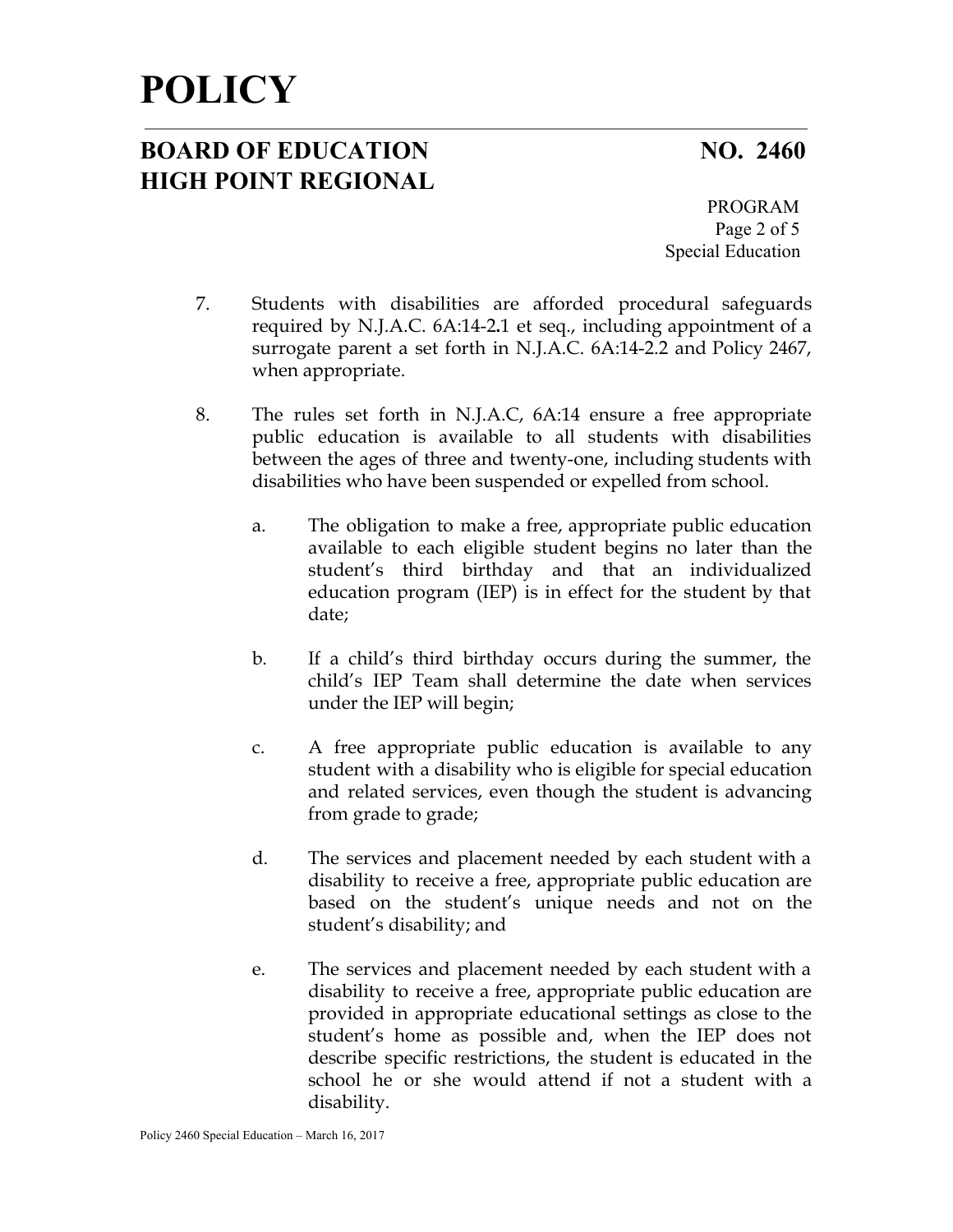## **BOARD OF EDUCATION NO. 2460 HIGH POINT REGIONAL**

PROGRAM Page 3 of 5 Special Education

- 9. Children with disabilities participating in early intervention programs assisted under IDEA Part C who will participate in preschool programs under N.J.A.C. 6A:14 will experience a smooth transition and have an IEP developed and implemented according to N.J.A.C. 6A:14-3.3(e) and N.J.A.C. 6A:14-3.7.
- 10. Full educational opportunity to all students with disabilities is provided;
- 11. The compilation, maintenance, access to**,** and confidentiality of student records are in accordance with N.J.A.C.;
- 12. Provision is made for the participation of students with disabilities who are placed by their parent(s) in nonpublic schools according to N.J.A.C. 6A:14-6.1 and 6.2;
- 13. students with disabilities who are placed in private schools by the district Board are provided special education and related services at no cost to their parent**(**s**)** according to N.J.A.C. 6A:14-1.1(d) and N.J.A.C. 6A:14-7.5(b)3;
- 14. All personnel serving students with disabilities are highly qualified and appropriately certified and licensed, where a license is required, in accordance with State and Federal law, pursuant to N.J.A.C. 6A14-1.2(b)13;
- 15. Pursuant to N.J.A.C. 6A:14-1.2(b)4 the in-service training needs for professional and paraprofessional staff who provide special education, general education or related services are identified, and that appropriate in-service training is provided. The district Board shall maintain information to demonstrate its efforts to:
	- a. Prepare general and special education personnel with content knowledge and collaborative skills needed to meet the needs of children with disabilities;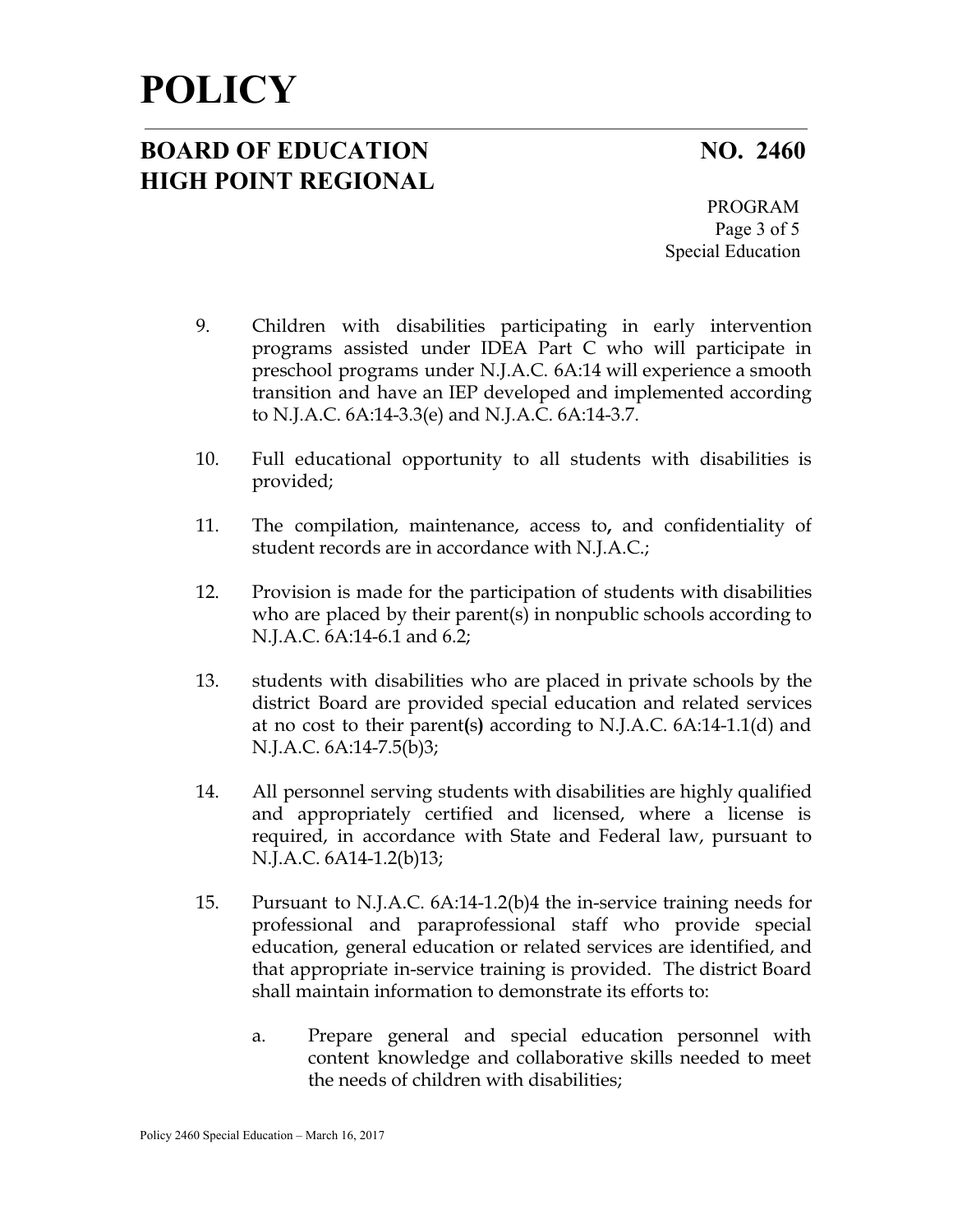## **BOARD OF EDUCATION NO. 2460 HIGH POINT REGIONAL**

PROGRAM Page 4 of 5 Special Education

- b. Enhance the ability of teachers and others to use strategies, such as behavioral interventions, to address the conduct of students with disabilities that impedes the learning of students with disabilities and others;
- c. Acquire and disseminate to teachers, administrators, school Board members, and related services personnel, significant knowledge derived from educational research and other sources and how the district will, if appropriate, adopt promising practices, materials and technology;
- d. Ensure that the in-service training is integrated to the maximum extent possible with other professional development activities; and
- e. Provide for joint training activities of parent(s and special education, related services and general education personnel.
- 16. Instructional material will be provided to blind or print-disabled students in a timely manner, consistent with a plan developed by the district.
- 17. For students with disabilities who are potentially eligible to receive services from the Division of Developmental Disabilities in the Department of Human Services the district will provide, pursuant to the Developmentally Disabled Uniform Application Act, N.J.S.A. 30:4-25.10 et seq., and N.J.A.C. 6A:14-2.1(b)17, the necessary materials to the parent(s) to apply for such services.
- 18. The school district will accept the use of electronic mail from the parent(s) to submit requests to a school official regarding referral, identification, evaluation, classification, and the provision of a free, appropriate public education. The parent(s) shall be informed by the Director of Special Education of the procedures to access the electronic mail system. The parents may not utilize electronic mail to provide written consent when the district provides written